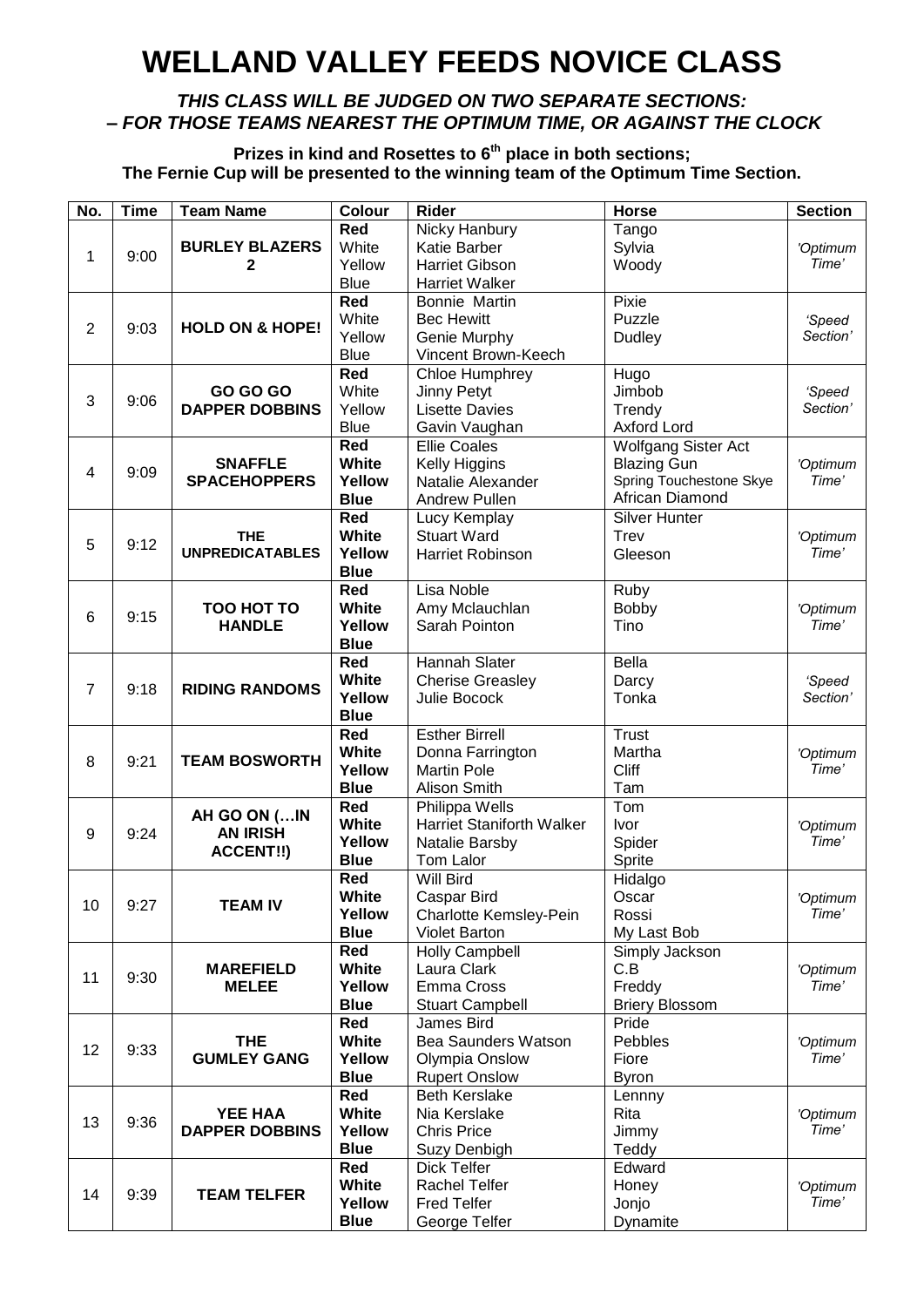|    |       |                       | Red          | Joss Hanbury                 | Classic                     |                   |
|----|-------|-----------------------|--------------|------------------------------|-----------------------------|-------------------|
|    |       |                       | White        | Nicky Hanbury                | <b>Butty</b>                | 'Optimum          |
| 15 | 9:42  | <b>BURLEY BLAZERS</b> | Yellow       | <b>Katie Barber</b>          | Ash                         | Time'             |
|    |       |                       | <b>Blue</b>  | Dave Mee                     | Nice One                    |                   |
|    |       |                       | Red          | Sophie Candy                 | Rullah                      |                   |
|    |       | <b>DAPPER DOBBINS</b> | White        | Sarah Payne                  | Hennessy                    | 'Optimum          |
| 16 | 9:45  | <b>DAMES</b>          | Yellow       | Liz Shipley                  | Night Knight                | Time'             |
|    |       |                       | <b>Blue</b>  | <b>Hollie Wells</b>          | Ace                         |                   |
|    |       |                       | Red          | Ellie Warner-Jones           | Toy                         |                   |
|    |       | <b>PYTCHLEY</b>       | White        |                              | <b>AJ</b>                   |                   |
| 17 | 9:48  |                       |              | Caitlin Captainino           |                             | 'Optimum<br>Time' |
|    |       | <b>POWER PACK</b>     | Yellow       | Rosie Boulton                | Morcambe                    |                   |
|    |       |                       | <b>Blue</b>  | Ayse Akinci                  | Rusty                       |                   |
|    |       |                       | Red          | <b>Emily Setchell</b>        | <b>Upton Sovereign</b>      |                   |
| 18 | 9:51  | <b>WILL RUN FOR</b>   | <b>White</b> | <b>Caitlin Nolan</b>         | <b>Tullowcussanne Larry</b> | 'Optimum          |
|    |       | <b>PROSECCO</b>       | Yellow       | Georgie Burrin               | Hullabaloo                  | Time'             |
|    |       |                       | <b>Blue</b>  | <b>Eleanor Burns</b>         | <b>Scarlets Condor</b>      |                   |
|    |       |                       | Red          | Lucy Crocker                 | Frank                       |                   |
| 19 | 9:54  | <b>LAUNDE FLYERS</b>  | White        | Jodie Parr                   | Benjie                      | 'Optimum          |
|    |       |                       | Yellow       | Irralie Richardson           | Jacob                       | Time'             |
|    |       |                       | <b>Blue</b>  | <b>Grace Clarke</b>          | Geeves                      |                   |
|    |       |                       | Red          | <b>Sinead Fitzpatrick</b>    | Sam                         |                   |
|    |       | <b>KICK ON DAPPER</b> | <b>White</b> | <b>Hollie Wells</b>          | Excalibur                   | 'Optimum          |
| 20 | 9:57  | <b>DOBBINS</b>        | Yellow       | Alex Flemming                | <b>Bruce</b>                | Time'             |
|    |       |                       | <b>Blue</b>  | <b>Chris Price</b>           | Roy                         |                   |
|    |       |                       | <b>Red</b>   | Sarah Coles                  | Rusty                       |                   |
|    |       | <b>MORE</b>           | White        | Georgina Coles               | Rio                         | 'Optimum          |
| 21 | 10:00 | <b>CUNNING STUNTS</b> | Yellow       | Gabby Organ                  | Sebastian                   | Time'             |
|    |       |                       | <b>Blue</b>  | Julie Firth                  | Paddy                       |                   |
|    |       |                       | Red          |                              | Perak                       |                   |
|    |       | <b>PYTCHLEY PRE</b>   | White        | Lydia Cope<br>Judith Cundell | Rebel                       |                   |
| 22 | 10:03 |                       |              |                              |                             | 'Optimum<br>Time' |
|    |       | <b>SCHOOL</b>         | Yellow       | Christina Rozwadowska        | Arthur                      |                   |
|    |       |                       | <b>Blue</b>  | Fee Spencer                  | Bambi                       |                   |
|    |       |                       | Red          | Fiona Warren                 | Mr Muddle                   |                   |
| 23 | 10:06 | THE P J SERVICES      | White        | Jenny Lane                   | Luke                        | 'Optimum          |
|    |       | <b>TEAM</b>           | Yellow       | <b>Christine Lane</b>        | Kelly                       | Time'             |
|    |       |                       | <b>Blue</b>  | Juliet White                 | Captain Sam                 |                   |
|    |       |                       | Red          | Helen Lovegrove              | Arthur                      |                   |
| 24 | 10:09 | <b>RIDE HARDER</b>    | <b>White</b> | Michael Elson                | Rupert                      | 'Optimum          |
|    |       | <b>TEAM VITTORIA</b>  | Yellow       | Katie Breward                | Garfield                    | Time'             |
|    |       |                       | <b>Blue</b>  | Tom Abel Smith               | Tim                         |                   |
|    |       |                       | Red          | Samantha Clarke              | Trigger                     |                   |
| 25 | 10:12 | <b>GET ON</b>         | White        | <b>Caitlin Smith</b>         | <b>Bailey</b>               | 'Optimum          |
|    |       | <b>DAPPER DOBBINS</b> | Yellow       | Jacqueline Sutheland         | Owen                        | Time'             |
|    |       |                       | <b>Blue</b>  | Michelle Jennings            | Robin                       |                   |
|    |       |                       | Red          | <b>Sally Newton</b>          | <b>Jack</b>                 |                   |
| 26 | 10:15 | <b>YET MORE</b>       | White        | Lucy Smith                   | H                           | 'Speed            |
|    |       | <b>CUNNING STUNTS</b> | Yellow       | Simon Coady                  |                             | Section'          |
|    |       |                       | <b>Blue</b>  | <b>Stacey Rands</b>          | Carrigfada Grey Mist        |                   |
|    |       |                       | Red          | Chloe Watson                 | Clara                       |                   |
|    |       | <b>KEEP CALM AND</b>  | White        | Millie Killham               | Oscar                       | 'Optimum          |
| 27 | 10:18 | <b>HOLD ON</b>        | Yellow       | Julian Watson                | Grace                       | Time'             |
|    |       |                       | <b>Blue</b>  |                              |                             |                   |
|    |       |                       | Red          | Bonnie Martin                | Old Rag                     |                   |
|    |       | <b>FERNIE</b>         | White        | <b>Bec Hewitt</b>            | Onyx                        | 'Speed            |
| 28 | 10:21 | <b>FINE FILLIES</b>   | Yellow       | Robbie Martin                | Terminorque                 | Section'          |
|    |       |                       | <b>Blue</b>  | <b>Roxy Squires</b>          | Maggy                       |                   |
|    |       |                       | Red          | Joe Stevenson                | <b>Scots Grey</b>           |                   |
|    |       |                       | <b>White</b> |                              |                             |                   |
| 29 | 10:24 | <b>EXTRA</b>          |              | Tony Woodward                | <b>Burtie</b>               | 'Optimum          |
|    |       | <b>CUNNING STUNTS</b> | Yellow       | <b>Adrian Shoemark</b>       | <b>Bella</b>                | Time'             |
|    |       |                       | <b>Blue</b>  | <b>Bruce Langley McKim</b>   | Carrigfada Diamond          |                   |
|    |       |                       | Red          | Sophie Brown                 | Bob The Cob                 |                   |
| 30 | 10:27 | <b>LET THE FUN BE</b> | <b>White</b> | Lizzie Lomas                 | <b>Bandit</b>               | 'Optimum          |
|    |       | <b>GIN</b>            | Yellow       | <b>Holly Campbell</b>        | Tamara                      | Time'             |
|    |       |                       | <b>Blue</b>  | Celia Gilkes                 | Lizzy                       |                   |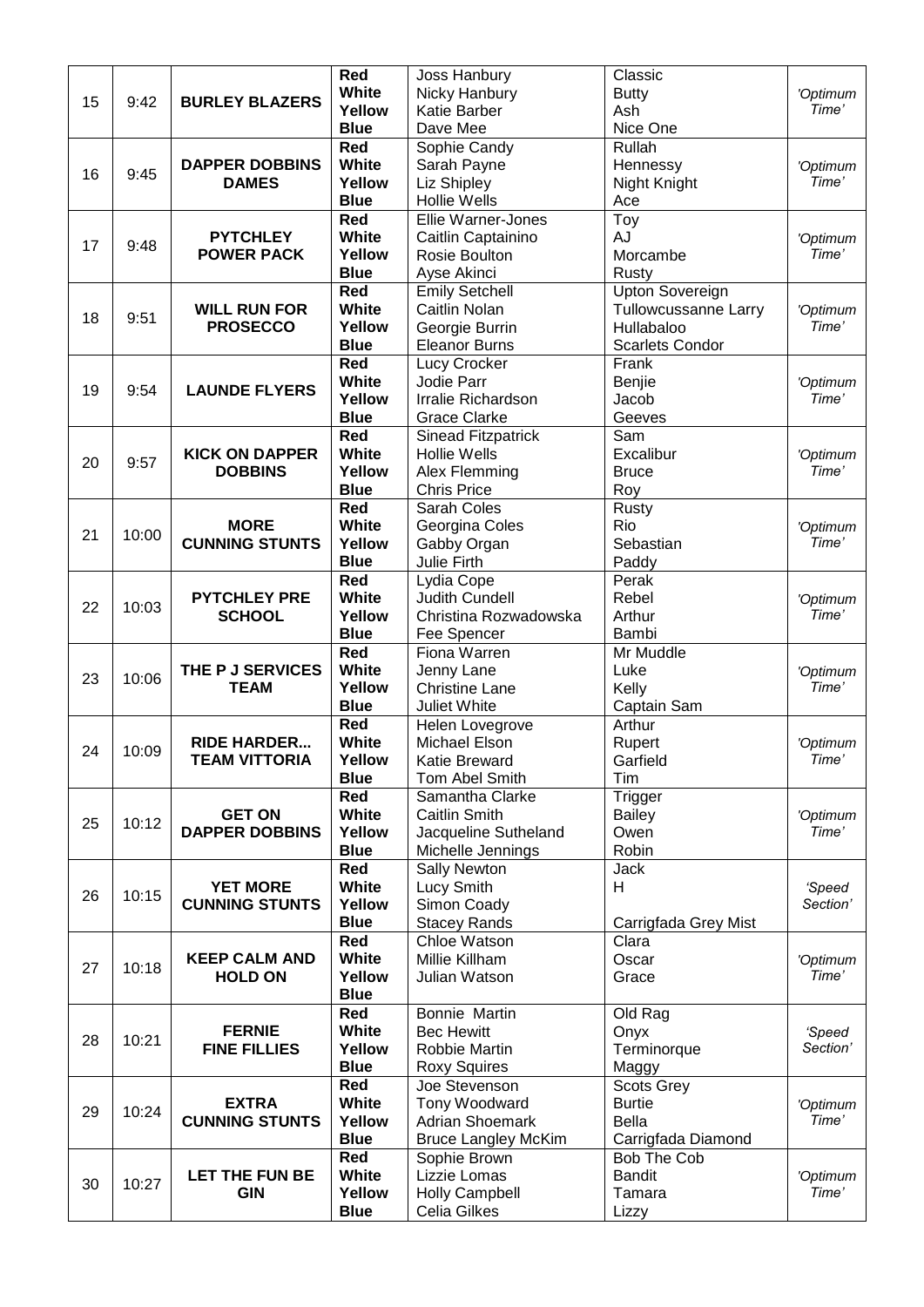|    |       |                                              | Red             | Jane Shears              | Dylan                 |                   |
|----|-------|----------------------------------------------|-----------------|--------------------------|-----------------------|-------------------|
|    |       | <b>TUGBY</b>                                 | <b>White</b>    | Hans Radau               | <b>Basil</b>          | 'Optimum          |
| 31 | 10:30 | <b>GATECRASHERS</b>                          | Yellow          | Sarah Pointon            | Madge                 | Time'             |
|    |       |                                              | <b>Blue</b>     |                          |                       |                   |
|    |       |                                              | Red             | Lee Clarke               | The Black Cavalier    |                   |
|    |       |                                              | <b>White</b>    | <b>Helen Pearson</b>     | Savannah              | 'Optimum          |
| 32 | 10:33 | <b>BARLOW BIRDS</b>                          | Yellow          | Rebecca Holmes           | <b>Bertie</b>         | Time'             |
|    |       |                                              | <b>Blue</b>     | <b>Heather Burley</b>    | Mr Farmer             |                   |
|    |       |                                              | Red             | Kayleigh Shepperson      | Fly                   |                   |
|    |       | <b>SCRAMBLED</b>                             | White           | <b>Eleanor Masters</b>   |                       |                   |
| 33 | 10:36 | <b>LEGS</b>                                  | Yellow          |                          | Lady Jane             | 'Optimum<br>Time' |
|    |       |                                              |                 | Aalia Knight             | Tilly                 |                   |
|    |       |                                              | <b>Blue</b>     | Georgina Bird            | Sophie's Diamond      |                   |
|    |       |                                              | Red             | <b>Ellie Derrick</b>     | Jess                  |                   |
| 34 | 10:39 | <b>SPECIAL</b>                               | <b>White</b>    | Angela Stocker           | Rocky                 | 'Optimum          |
|    |       | <b>CUNNING STUNTS</b>                        | Yellow          | Laura Bee                |                       | Time'             |
|    |       |                                              | <b>Blue</b>     | Leanne Dolan             | Harry                 |                   |
|    |       |                                              | Red             | <b>Hazel Harris</b>      | Chanteuse             |                   |
| 35 | 10:42 | 50 SHADES OF                                 | <b>White</b>    | Zoe Elliott              | Smurf                 | 'Speed            |
|    |       | <b>NEIGH</b>                                 | Yellow          | Andrew Mason             | Oreo                  | Section'          |
|    |       |                                              | <b>Blue</b>     | Megan Goodwin            | Alice                 |                   |
|    |       |                                              | Red             | Fiona Wise               | Falleen               |                   |
|    |       |                                              | <b>White</b>    | Caz Knight               | <b>Irish Charcoal</b> | 'Speed            |
| 36 | 10:45 | THE BEES KNEES                               | Yellow          | <b>Gemma Nicholls</b>    | Shandy                | Section'          |
|    |       |                                              | <b>Blue</b>     | Sally Taylor             | Loui                  |                   |
|    |       | <b>LEICESTERSHIRE</b>                        | Red             | Rachel Finnegan          | $\overline{TP}$       |                   |
|    |       | <b>HUNTER</b>                                | White           | Ollie Finnegan           | <b>Boltown</b>        | 'Optimum          |
| 37 | 10:48 | <b>HIRELINGS AND</b>                         | Yellow          | Rowen Cope               | Floyd                 | Time'             |
|    |       | <b>SALES1</b>                                | <b>Blue</b>     | Bella Higham             |                       |                   |
|    |       |                                              | Red             |                          | Zippy<br>Fernie       |                   |
|    |       |                                              |                 | <b>Becca Lewis</b>       |                       |                   |
| 38 | 10:51 | <b>BLANKNEY</b>                              | <b>White</b>    | <b>Stuart Dickinson</b>  | <b>Duke</b>           | 'Optimum          |
|    |       | <b>BRUISERS</b>                              | Yellow          | <b>Neil Squires</b>      | Henry                 | Time'             |
|    |       |                                              | <b>Blue</b>     | Gemma Wray               | Violet                |                   |
|    |       |                                              | Red             | Jessica Grainger         | Stars Joy             |                   |
| 39 | 10:54 | <b>DONT QUIT YOUR</b>                        | <b>White</b>    | Charlotte Robinson       | The Bees Knees        | 'Optimum          |
|    |       | <b>DAY JOB</b>                               | Yellow          | <b>Rosie Cass</b>        | Milly                 | Time'             |
|    |       |                                              | <b>Blue</b>     | Mandy Cobb               | <b>Bobby</b>          |                   |
|    |       |                                              | Red             | <b>Caroline Harrison</b> | Lucy                  |                   |
| 40 | 10:57 | <b>BROCKLEBY'S PIE</b>                       | <b>White</b>    | <b>Martin Thornton</b>   | <b>Bouncer</b>        | 'Optimum          |
|    |       | <b>EATERS</b>                                | Yellow          | Helen Lovegrove          | Tilly                 | Time'             |
|    |       |                                              | <b>Blue</b>     | David Manning            | Zorro                 |                   |
|    |       | <b>CHERWELL</b>                              | Red             | Sue Parker               | <b>Nibbles</b>        |                   |
|    |       |                                              | <b>White</b>    | <b>Emily Flemming</b>    | <b>Beetie</b>         | 'Optimum          |
| 41 | 11:00 | <b>VALLEY RC</b>                             | Yellow          | Ocky Walters             | Peter                 | Time'             |
|    |       | <b>VIXENS</b>                                | <b>Blue</b>     | Louise Ball              | Cookie                |                   |
|    |       |                                              | Red             | <b>Eleanor Burns</b>     | Apache                |                   |
|    |       | <b>WILL RUN FOR</b>                          | <b>White</b>    | <b>Emily Setchell</b>    | Fancy Act             | 'Optimum          |
| 42 | 11:03 | <b>BEER</b>                                  | Yellow          | <b>Keeley North</b>      | Annalese              | Time'             |
|    |       |                                              | <b>Blue</b>     | Leanne Ritchie           | Dennis                |                   |
|    |       |                                              | Red             | Kate Fleming             | Cloudy                |                   |
|    |       |                                              | <b>White</b>    | James Abbott             | Irco                  | 'Optimum          |
| 43 | 11:06 | <b>HOORAY HENRIES</b>                        | Yellow          | T'siah Woods             | Ruby                  | Time'             |
|    |       |                                              | <b>Blue</b>     | Zoe Mac                  | Zac                   |                   |
|    |       |                                              | Red             | Dai Jones                | Ted                   |                   |
|    |       |                                              |                 |                          |                       |                   |
| 44 | 11:09 | <b>CARMARTHENSHIRE'S</b><br><b>FOXY FOUR</b> | White<br>Yellow | Hannah Jones             | Roo                   | 'Optimum<br>Time' |
|    |       |                                              |                 | Ben Jones                | Roy                   |                   |
|    |       |                                              | <b>Blue</b>     | <b>Catrin Brunt</b>      | Charlie               |                   |
|    |       |                                              | Red             | Carole Rudkin            | Just One Look         |                   |
| 45 | 11:12 | <b>ALIVE AND</b>                             | <b>White</b>    | Kath Hazeldine           | Call Me Inca          | 'Speed            |
|    |       | <b>GRATEFUL</b>                              | Yellow          | Kathryn Wilding          | Clyde                 | Section'          |
|    |       |                                              | <b>Blue</b>     |                          |                       |                   |
|    |       |                                              | Red             | <b>Clare Burrows</b>     | Focus                 |                   |
| 46 | 11:15 | THE WHY NOTS                                 | <b>White</b>    | <b>Polly Sewell</b>      | Harry                 | 'Speed            |
|    |       |                                              | Yellow          | Sam Morgan               | Coco                  | Section'          |
|    |       |                                              | <b>Blue</b>     | Jane Cooper              |                       |                   |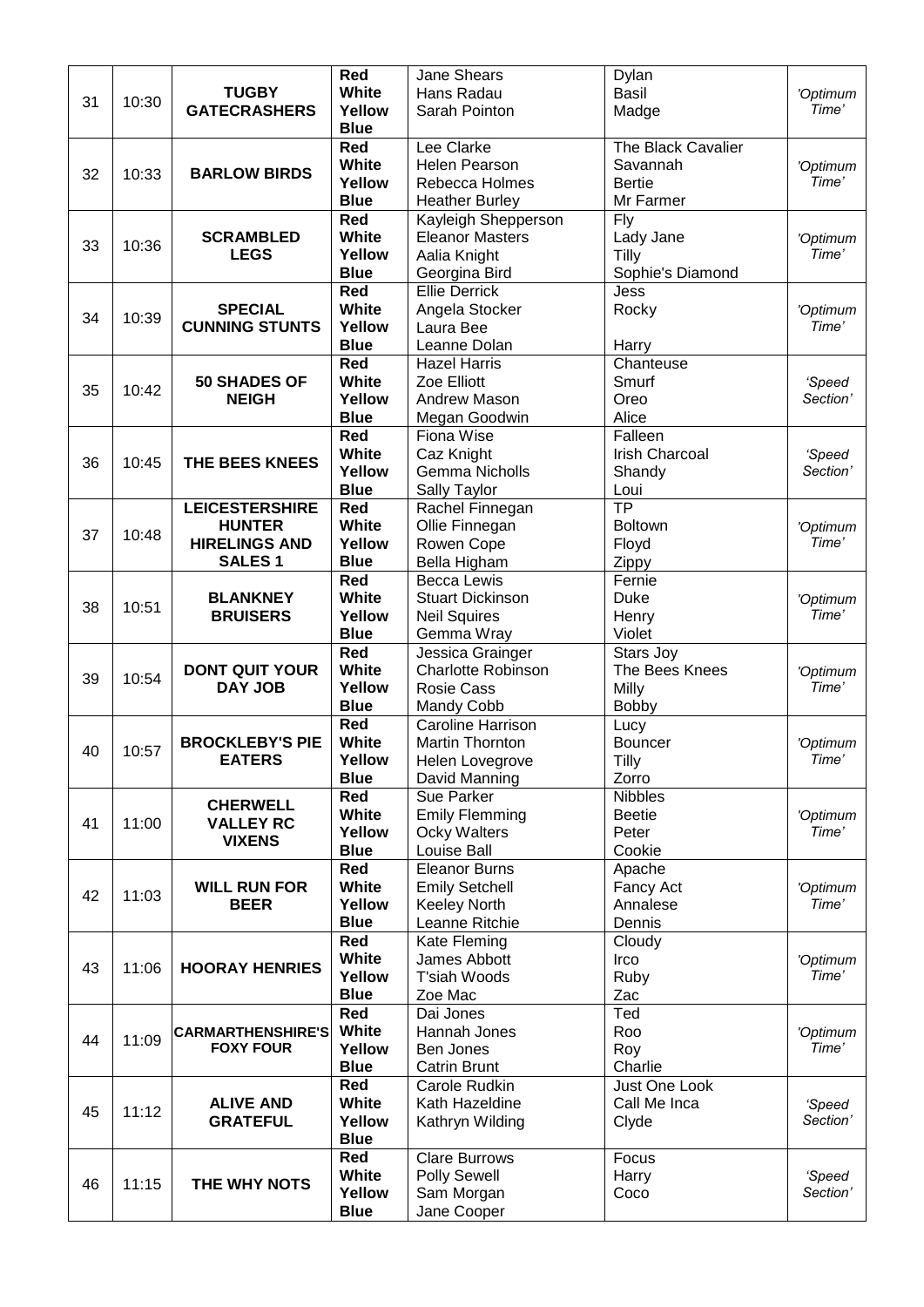|    |       |                             | Red                | Henry Chamberlain                | Aboukir Bay              |                    |
|----|-------|-----------------------------|--------------------|----------------------------------|--------------------------|--------------------|
| 47 | 11:18 | <b>SPEEDY</b>               | <b>White</b>       | Jojo Green                       | Jake                     | 'Speed             |
|    |       | <b>CUNNING STUNTS</b>       | Yellow             | Lucy Ryan                        | Apony                    | Section'           |
|    |       |                             | <b>Blue</b>        | Laura Grundy                     | Todd                     |                    |
|    |       |                             | Red                | <b>Annie Hall</b>                | <b>Little Boots</b>      |                    |
| 48 | 11:21 | <b>OAKTREE</b>              | White              | Victoria Gregg                   | Max                      | 'Speed             |
|    |       | <b>CHASERS</b>              | Yellow             | <b>Tara Scott</b>                | Rica                     | Section'           |
|    |       |                             | <b>Blue</b>        | Abi Hicken                       |                          |                    |
|    |       |                             | <b>Red</b>         | Harriet Vaughan - Jones          | Ralph                    |                    |
| 49 | 11:24 | <b>WARHAM</b>               | <b>White</b>       | Indie Vaughan-Jones              | Gucci                    | 'Speed             |
|    |       | <b>WIZARDS</b>              | Yellow             | Katherine Mason                  | Echo                     | Section'           |
|    |       |                             | <b>Blue</b>        | <b>Emily Meredith</b>            | Rumpole                  |                    |
|    |       |                             | Red                | Zara Zeneper                     |                          |                    |
| 50 | 11:27 | <b>WAVENEY REBEL</b>        | White              | Carrie Badger                    |                          | 'Speed             |
|    |       | <b>ALLIANCE</b>             | Yellow             | Hannah Morris                    |                          | Section'           |
|    |       |                             | <b>Blue</b>        | Becky Jarvin                     |                          |                    |
|    |       |                             | Red                | Hugh Garnish                     | Juke                     |                    |
| 51 | 11:30 | <b>NORFOLK AND</b>          | <b>White</b>       | <b>Claire Rivett</b>             | Peters Boy               | 'Optimum           |
|    |       | <b>GOOD</b>                 | Yellow             | <b>Nick Rivett</b>               | Roffchill                | Time'              |
|    |       |                             | <b>Blue</b>        | Martha Mitchell                  | Mac                      |                    |
|    |       |                             | Red                | Sarah Shoemark                   | <b>Lord Francois</b>     |                    |
| 52 | 11:33 | <b>FENLAND</b>              | <b>White</b>       | Polly Taylor                     | <b>Secret Passion</b>    | 'Optimum           |
|    |       | <b>CHASERS</b>              | Yellow             | Sarah Walpole                    | <b>Bloomfield Brunei</b> | Time'              |
|    |       |                             | <b>Blue</b>        | Kerry Simson                     | Go With The Flow         |                    |
|    |       |                             | Red                | Darren Watts                     | <b>Bella</b>             |                    |
| 53 | 11:36 | <b>TEAM WATTS</b>           | <b>White</b>       | <b>Ben Fernival</b>              | Tom                      | 'Speed             |
|    |       | <b>LILLESHALL</b>           | Yellow             | Jessie Isherwood                 | <b>Betty</b>             | Section'           |
|    |       |                             | <b>Blue</b>        |                                  |                          |                    |
|    |       |                             | Red                | Bonnie Martin                    | Moo Moo                  |                    |
| 54 | 11:39 | <b>LOST BUT NOT</b>         | White              | <b>Bec Hewitt</b>                | Romeo                    | 'Optimum           |
|    |       | <b>LEAST</b>                | Yellow             | <b>Grant Earnshaw</b>            | Ollie                    | Time'              |
|    |       |                             | <b>Blue</b>        | Lucy-Anna Winch                  | Fleur                    |                    |
|    |       |                             | Red                | <b>Chris McDaniel MFH</b>        | Sid                      |                    |
| 55 | 11:42 | <b>WAVENEY WHATS</b>        | <b>White</b>       | <b>Hellen Yallop</b>             | Monty                    | 'Speed             |
|    |       | UP DOC                      | Yellow             | Meg Hardman                      | George                   | Section'           |
|    |       |                             | <b>Blue</b>        |                                  |                          |                    |
|    |       |                             | Red                | Annette Kemp                     | Champ                    |                    |
| 56 | 11:45 | <b>CARMARTHENSHIRE'S</b>    | White              | <b>Amber Mathias</b>             | Lydstep Point            | 'Optimum           |
|    |       | <b>FOXY FILLIES</b>         | Yellow             | <b>Paddy Davies</b>              | Bud                      | Time'              |
|    |       |                             | <b>Blue</b><br>Red | Vashti Hasdell                   | Maisie                   |                    |
|    |       |                             | <b>White</b>       | Millie De Morney                 | Twiggy                   |                    |
| 57 | 11:48 | THE LUDLOW<br><b>LADIES</b> | Yellow             | Georgia Cooper<br>Lydia Phillips | Leo                      | 'Speed<br>Section' |
|    |       |                             | <b>Blue</b>        |                                  | <b>Barney</b>            |                    |
|    |       |                             | Red                | Stacey Robinson<br>Vicki Hancox  | Scotty<br>Reg            |                    |
|    |       | <b>EASTBURY EDGE</b>        | White              | Rachel Hutton                    | Kal                      | 'Speed             |
| 58 | 11:51 | <b>OPPERS</b>               | Yellow             | Joyce Brown                      | Raggi                    | Section'           |
|    |       |                             | <b>Blue</b>        | <b>Chris Hutton</b>              | Alf                      |                    |
|    |       | <b>LEICESTERSHIRE</b>       | Red                | Sarah Fuller                     | Mare                     |                    |
|    |       | <b>HUNTER</b>               | <b>White</b>       | Rachel Finnegan                  | Zidane                   | 'Optimum           |
| 59 | 11:54 | <b>HIRELINGS AND</b>        | Yellow             | Bella Higham                     | Kenny                    | Time'              |
|    |       | <b>SALES 2</b>              | <b>Blue</b>        | Ollie Finnegan                   | Mayo                     |                    |
|    |       |                             | Red                | Kimberly Dudley                  | Zeus                     |                    |
|    |       | <b>ALBRIGHTON &amp;</b>     | White              | Rosie Murray                     | Lara                     | 'Optimum           |
| 60 | 11:57 | <b>WOODLAND</b>             | Yellow             | Fleur Tyler-Morris               | Delilah                  | Time'              |
|    |       | <b>ALLSORTS</b>             | <b>Blue</b>        | Leah Derby                       | Will/Russell             |                    |
|    |       |                             | Red                | Anna Stone                       | KC                       |                    |
|    |       | <b>NO BUCKING</b>           | <b>White</b>       | Louise Ball                      | Romeo                    | 'Optimum           |
| 61 | 12:00 | <b>AROUND!</b>              | Yellow             | Lisa Emary                       | Seamus                   | Time'              |
|    |       |                             | <b>Blue</b>        | Bethan Robinson                  | Rio                      |                    |
|    |       |                             | Red                | <b>Guy Hingley</b>               | Contraband               |                    |
|    |       | <b>LUDLOW</b>               | <b>White</b>       | Joanne Davies                    | Rooney                   | 'Optimum           |
| 62 | 12:03 | <b>LEAPERS</b>              | Yellow             | Amy Reynolds                     | Dan                      | Time'              |
|    |       |                             | <b>Blue</b>        | Kate Killick                     | <b>Burnt Shellack</b>    |                    |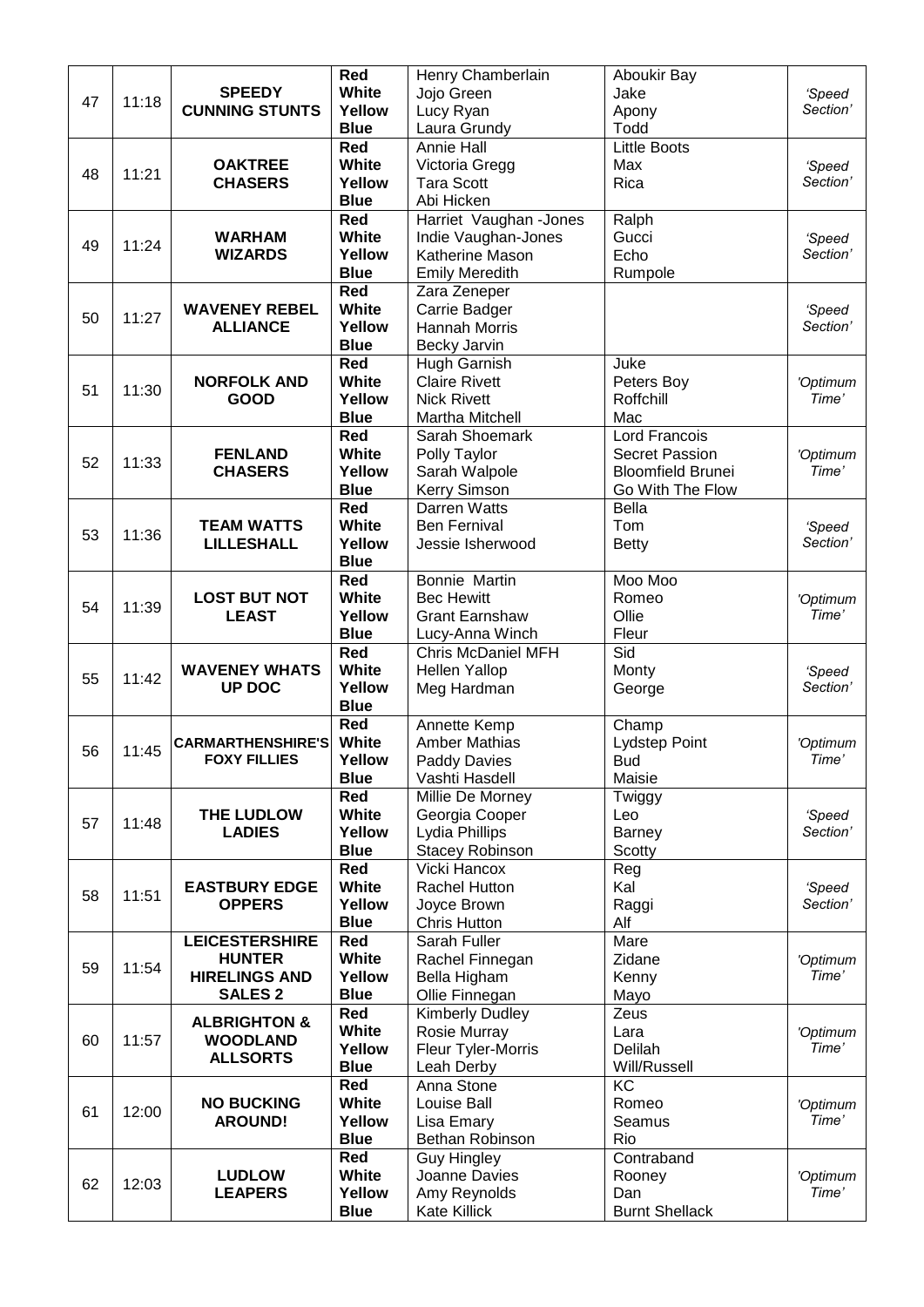|    |       |                     | Red         | Jodie Stokes           | Scout                  |          |
|----|-------|---------------------|-------------|------------------------|------------------------|----------|
| 63 | 12:06 |                     | White       | Amy Hayes              | Scampi                 | 'Speed   |
|    |       |                     | Yellow      | <b>Matthew Beamond</b> | <b>Princess</b>        | Section' |
|    |       |                     | <b>Blue</b> | Emma Wilkinson         | Ronan                  |          |
|    |       |                     | Red         | Emma Scott             | <b>Isch</b>            |          |
| 64 | 12:09 | <b>ODDS AND</b>     | White       | Cathy Scott            | Wiggy                  | 'Optimum |
|    |       | <b>SCOTTS</b>       | Yellow      | Liz Wilson             | Hubie                  | Time'    |
|    |       |                     | <b>Blue</b> | Rhea Macleod           | Spell                  |          |
|    |       |                     | <b>Red</b>  | Jessica Grainger       | <b>Grandstand Ruby</b> |          |
| 65 | 12:12 | <b>ITS THE NEED</b> | White       | Mark Gadsden           | Vince                  | 'Optimum |
|    |       | <b>FOR SPEED</b>    | Yellow      | <b>Charlotte Bower</b> | <b>Princess Mazzy</b>  | Time'    |
|    |       |                     | <b>Blue</b> | Naomi Bloxham          | Lucy                   |          |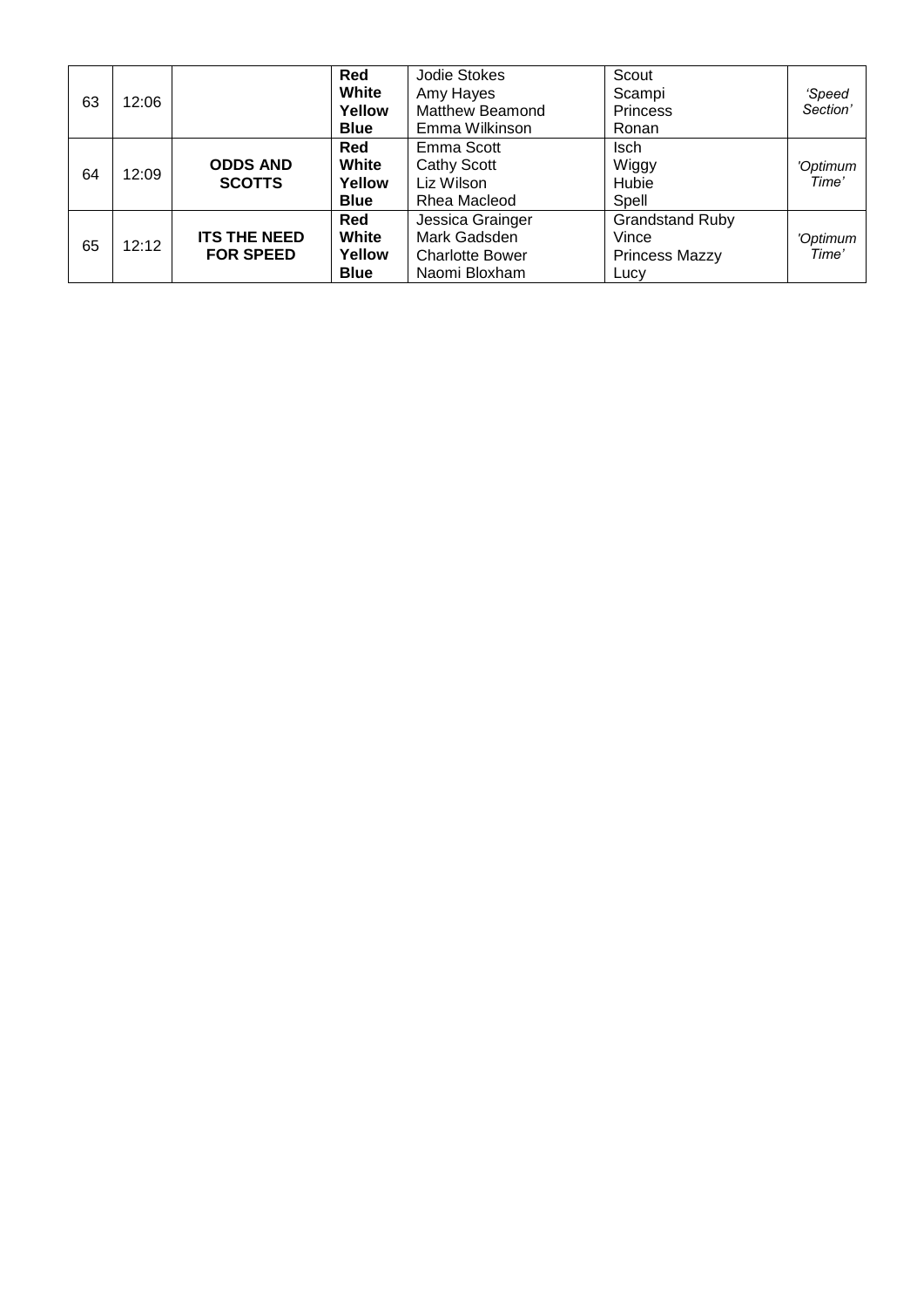

### **SKINNER'S PET FOODS OPEN CLASS**

*Qualifier for* 

*The Skinner's Pet Foods British National Team Chase Championship* 

**Prizes: 1st - £400, 2nd - £200, 3rd - £150, 4th - £100, 5th - £60, 6th - £40 A Challenge Cup** to the winner. **Rosettes** to 10<sup>th</sup> place.

| No.            | <b>Time</b>             | <b>Team Name</b>                     | Colour       | <b>Rider</b>               | Horse                   | <b>Result</b> |
|----------------|-------------------------|--------------------------------------|--------------|----------------------------|-------------------------|---------------|
|                |                         |                                      | Red          | <b>Heather Moodie</b>      | Primo                   |               |
|                |                         |                                      | White        | <b>Beatrice Maloney</b>    | Archie                  |               |
| 1              | 12:30                   | <b>BULL AND HEIFERS</b>              | Yellow       | Jason Maloney              | Woody                   |               |
|                |                         |                                      | Green        | Gemma Jones                | Basil                   |               |
|                |                         |                                      | Red          | Emma Fox                   | Beau                    |               |
|                |                         | <b>THE</b>                           | White        | Sarah Coles                | Honey                   |               |
|                | $\overline{2}$<br>12:34 | <b>CUNNING STUNTS</b>                | Yellow       | <b>Bruce Thorpeley</b>     | Cos Me Is Black         |               |
|                |                         |                                      | Green        | Harry Macleod              | Honey                   |               |
|                |                         |                                      | Red          | Philip Hopkins             |                         |               |
|                |                         |                                      | White        | Victoria Vatcher           | Jack                    |               |
| 3              | 12:38                   | <b>BERKELEY BLAZERS</b>              | Yellow       | Simon Vatcher              |                         |               |
|                |                         |                                      | Green        | <b>Charley Oakhill</b>     |                         |               |
|                |                         |                                      | Red          | Rowan Cope                 | Arthur                  |               |
|                |                         |                                      | White        | <b>Matthew Mackley</b>     |                         |               |
| 4              | 12:42                   | <b>RELENTLESS</b>                    | Yellow       |                            | Piggy                   |               |
|                |                         |                                      |              | <b>Ben Pauling</b>         | Dave's Dream            |               |
|                |                         |                                      | Green<br>Red | Simon Coady                | <b>Risky Beauty</b>     |               |
|                |                         |                                      |              | <b>Charlotte Alexander</b> | Harlaxton               |               |
| 5              | 12:46                   | <b>THE</b>                           | White        | Ricky Johnson              | Foxy                    |               |
|                |                         | <b>BORING GORINGS</b>                | Yellow       | <b>Geraldine Fisher</b>    | Felix                   |               |
|                |                         |                                      | Green        | Stephanie Hunter           | <b>Fine Ruler</b>       |               |
|                |                         |                                      | Red          | Lucy Hyde-Thompson         | Rocky                   |               |
| 6              | 12:50                   | <b>FOX GRANT</b><br><b>THRUSTERS</b> | White        | <b>Susannah Andrews</b>    | <b>Nyceteos</b>         |               |
|                |                         |                                      | Yellow       | Roddy Stanning             | Ted                     |               |
|                |                         |                                      | Green        | Jemma Jones                | Chum                    |               |
|                |                         | <b>RAU MAD HATTERS</b>               | Red          | Olivia Hale                | King                    |               |
| $\overline{7}$ | 12:54                   |                                      | White        | Hannah Darpoe              | Shannon                 |               |
|                |                         |                                      | Yellow       | <b>Harry Stevens</b>       | Mr Bentley              |               |
|                |                         |                                      | Green        | Emma Sunnucks              | Barnaby                 |               |
|                |                         | <b>UB SCARED HITLESS</b>             | Red          | <b>Bonnie Martin</b>       | Mini                    |               |
| 8              | 12:58                   | (sponsored by Utility                | White        | Robbie Martin              | Hengoed Jack            |               |
|                |                         | Bidder)                              | Yellow       | <b>Bec Hewitt</b>          | <b>Bounce</b>           |               |
|                |                         |                                      | Green        | Wizz Leyland               | Robbie                  |               |
|                |                         |                                      | Red          | <b>Hector Baker</b>        | Cutie                   |               |
| 9              | 13:02                   | <b>BERKELEY BALLS</b>                | White        | Lucas Lingham              | Storm                   |               |
|                |                         |                                      | Yellow       | <b>Connor Baker</b>        | Gwydion                 |               |
|                |                         |                                      | Green        |                            |                         |               |
|                |                         |                                      | Red          | <b>Becky Baker</b>         | Patsy                   |               |
| 10             | 13:06                   | WAVENEY BARGAIN                      | White        | Lucinda Barret             | Kells                   |               |
|                |                         | <b>BASEMENT</b>                      | Yellow       | Sam Fobbenter              | Cyder                   |               |
|                |                         |                                      | Green        | Emma Lee Smith             | Bob                     |               |
|                |                         |                                      | Red          | Jo Geddes                  | Willy                   |               |
| 11             |                         | <b>EQUIBOODLERS</b>                  | White        | Dom David                  | Apollo                  |               |
|                | 13:10                   | <b>BLUE</b>                          | Yellow       | <b>Tintin Belsham</b>      | Polo                    |               |
|                |                         |                                      | Green        |                            |                         |               |
|                |                         |                                      | Red          | Lindsey Harrison           | Fugley                  |               |
|                |                         |                                      | White        | Paul Thompson              | Touch                   |               |
| 12             | 13:14                   | <b>HOLLY FLIGHT</b>                  | Yellow       | Pandora Bailey             | <b>Offshore Account</b> |               |
|                |                         |                                      | Green        | Nim Spalding               |                         |               |
|                |                         |                                      |              |                            |                         |               |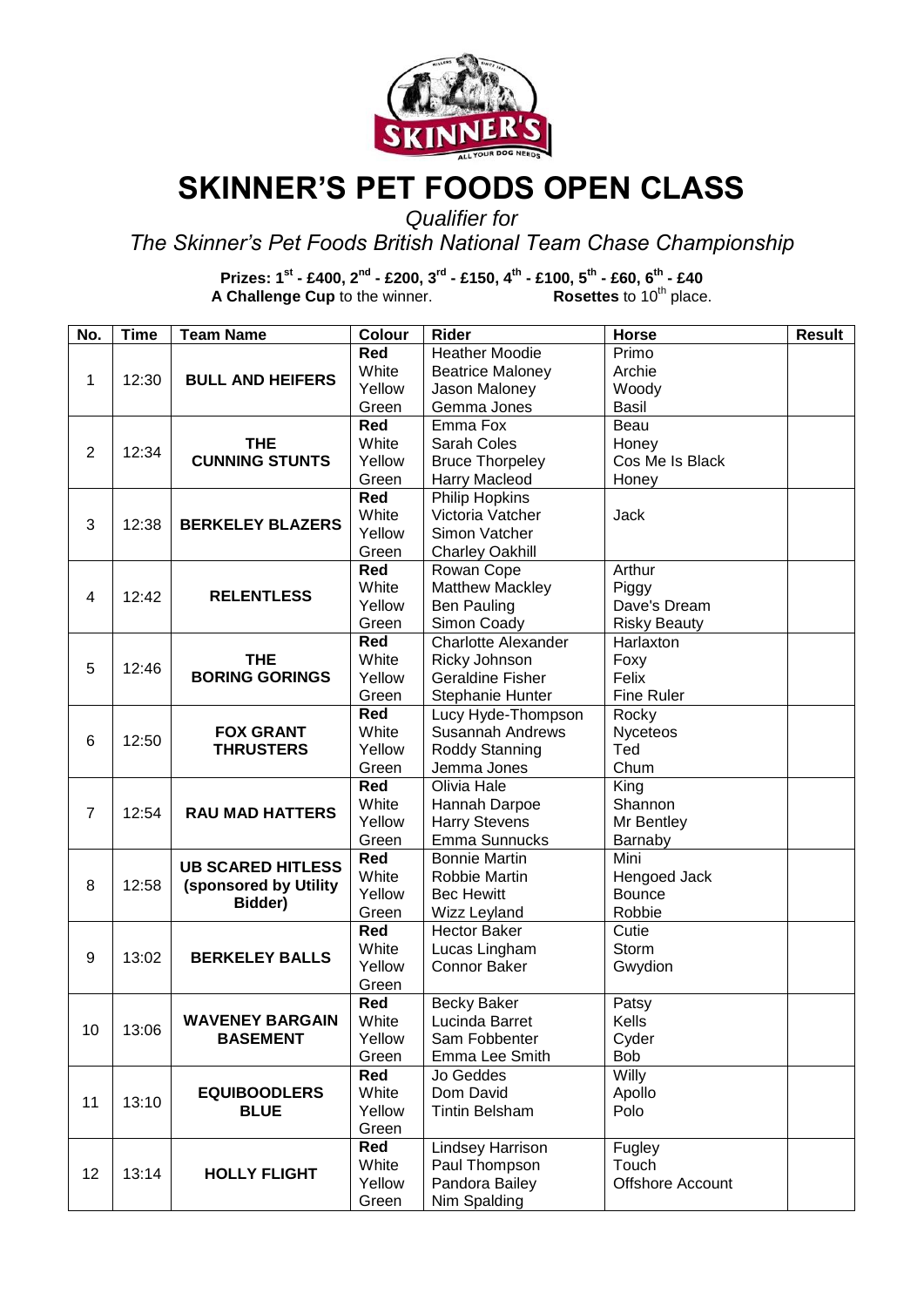| 13 | 13:18 | <b>FOX GRANT</b><br><b>DOT COM</b>                                         | Red<br>White<br>Yellow<br>Green | Yvonne Goss<br>Anna Stone<br><b>William Fox Grant</b><br><b>Philip Nichols</b>      | Jaffa<br>Boyce<br>Skipper Robin<br>Frosty                |  |
|----|-------|----------------------------------------------------------------------------|---------------------------------|-------------------------------------------------------------------------------------|----------------------------------------------------------|--|
| 14 | 13:22 | <b>GB PRINT</b><br><b>ELECTRICAL</b><br><b>PHEASANT</b><br><b>PLUCKERS</b> | Red<br>White<br>Yellow<br>Green | <b>Geoff Bridges</b><br>Michael Dungworth<br>Sarah Duffin<br>Clare Bell             | Donkey<br>Tallulah<br>Rodney<br>Leroy                    |  |
| 15 | 13:26 | <b>TEAM RIDE-AWAY 1</b>                                                    | Red<br>White<br>Yellow<br>Green | Stephen Clark<br><b>Charlotte Alexander</b><br>Joe Stephenson<br><b>Greg Wright</b> | Gladstar<br>Kahrayn<br>Xucra De Foja<br>Supreme Henry    |  |
| 16 | 13:30 | THE.<br><b>CUPID STUNTS</b>                                                | Red<br>White<br>Yellow<br>Green | Emma Fox<br>Sue Tideswell<br>Keith Tideswell<br><b>Maddy Gardner</b>                | Harvey<br>Ginge<br>Mission                               |  |
| 17 | 13:34 | <b>WISHFUL THINKERS</b><br>TOO                                             | Red<br>White<br>Yellow<br>Green | Simon Coady<br><b>Susanah Andrews</b><br>Dom Gwyn Jones<br>Sara Cork                | Jerico<br>The Nightingale<br>Another Puzzle<br>King Koda |  |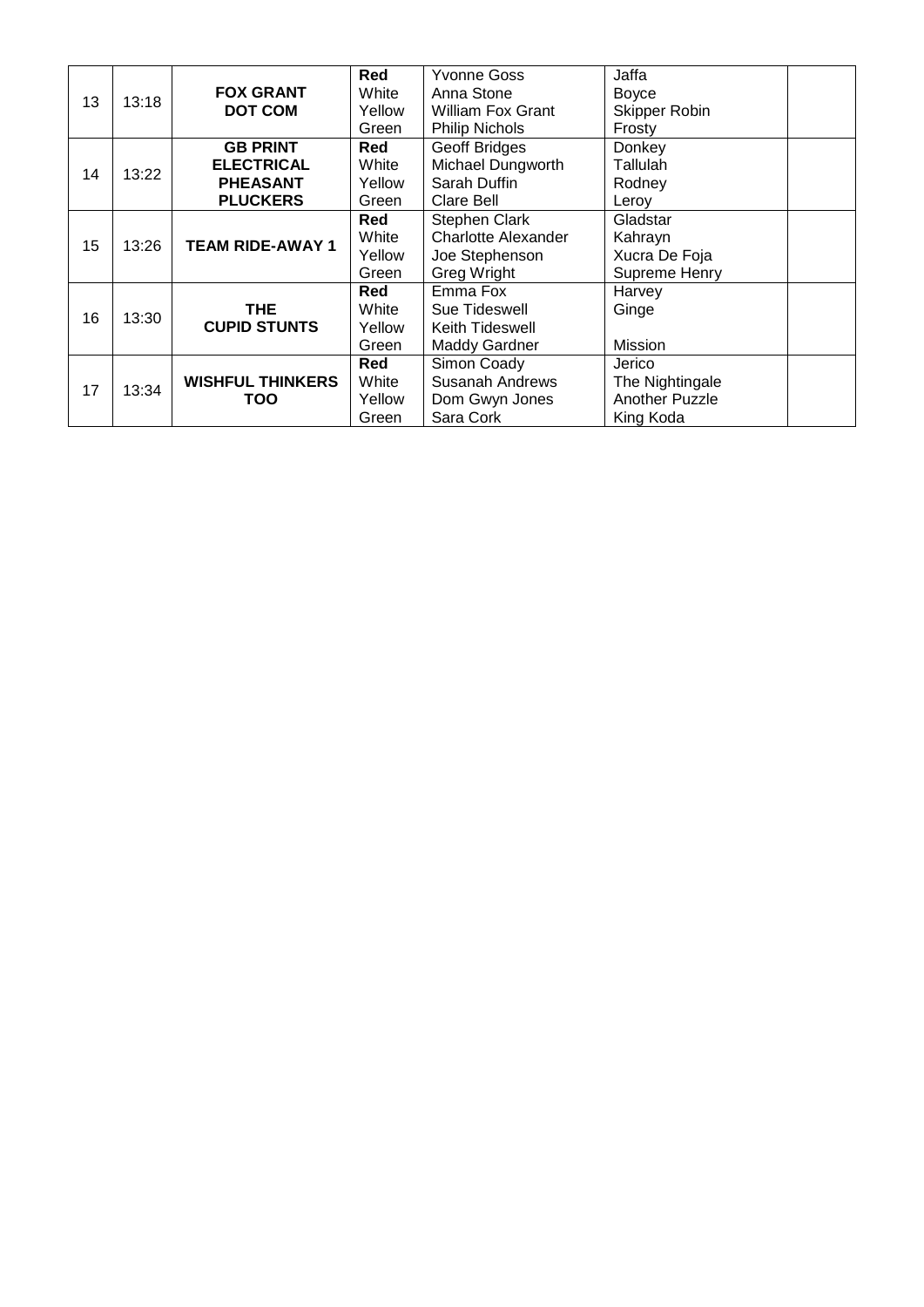## **UK HUNT TEAM CHASE**

**HUNT - Prizes: 1st - £750, 2nd - £350, 3rd - £250, 4th - £150 to be paid directly to the team's Hunt. Rosettes** to 6<sup>th</sup> place

**The Admiral Hill Founders Cup** and 4 stirrup cups to the fastest Adjacent Hunts Team The **Beeby Hubbard Cup** to the fastest Fernie team.

| No.                     | <b>Time</b> | <b>Team Name</b>       | <b>Colour</b> | <b>Rider</b>            | <b>Horse</b>          | <b>Result</b> |
|-------------------------|-------------|------------------------|---------------|-------------------------|-----------------------|---------------|
|                         |             |                        | <b>Red</b>    | Sophe Read              | Luke                  |               |
|                         |             | <b>CAMBRIDGE</b>       | White         | Emma Scott              | Fergus                |               |
| 1                       | 14:30       | <b>DRAG'UNS</b>        | Yellow        | <b>Hugh Scott</b>       | <b>Bubbles</b>        |               |
|                         |             |                        | <b>Blue</b>   | Sharnleigh Brown        | Henrys Special        |               |
|                         |             |                        | Red           | Zoe Gibson              | Vicality              |               |
|                         |             | <b>COTTESMORE</b>      | White         | <b>Clare Bell</b>       | <b>Bridget</b>        |               |
| $\overline{2}$          | 14:33       | <b>CHASERS</b>         | Yellow        | <b>Charlotte Bell</b>   | Leader                |               |
|                         |             |                        | <b>Blue</b>   | <b>Holly Campbell</b>   | Tamara                |               |
|                         |             |                        | <b>Red</b>    | <b>Kate Killick</b>     | Ballyelan Roller      |               |
|                         |             | <b>LUDLOW</b>          | White         | <b>Guy Hingley</b>      | Daisie May V          |               |
| 3                       | 14:37       | <b>LUNATICS</b>        | Yellow        | <b>Will Price</b>       | Niamh                 |               |
|                         |             |                        | <b>Blue</b>   | Davina Daly             | Smokey                |               |
|                         |             |                        | <b>Red</b>    | India Walker            | Cool Ted              |               |
|                         |             | <b>FERNIE</b>          | White         | Oscar Briggs            | <b>Bailey</b>         |               |
| $\overline{\mathbf{4}}$ | 14:40       | <b>FANATICS</b>        | Yellow        | Tom Wallace             | Rebel                 |               |
|                         |             |                        | <b>Blue</b>   | Victoria Cowen          | Athlone               |               |
|                         |             |                        | Red           | Emma Jones              | Twiz                  |               |
|                         |             | <b>CARMARTHENSHIRE</b> | White         | Ben Jones               | Magic                 |               |
| 5                       | 14:44       | <b>FLYING FOXES</b>    | Yellow        | <b>Bobby Thomas</b>     | Woody                 |               |
|                         |             |                        | <b>Blue</b>   | <b>Emma Moseley</b>     | Hazel                 |               |
|                         |             |                        | Red           | Mark Heuff              | Scooby                |               |
|                         |             | <b>TAUNTON VALE</b>    | White         | Jo Heuff                | <b>Espresso Forte</b> |               |
| 6                       | 14:47       | <b>FOXHOUNDS</b>       | Yellow        | <b>Ellie Wass</b>       | <b>Fizz</b>           |               |
|                         |             |                        | <b>Blue</b>   | Annabel Duman           | Alfie                 |               |
|                         |             |                        | Red           | Joss Hanbury            | Loulou                |               |
|                         |             | <b>POP</b>             | White         | Nicky Hanbury           | Cookie                |               |
| $\overline{7}$          | 14:51       | <b>QUORN</b>           | Yellow        | <b>Katie Barber</b>     | Renigade              |               |
|                         |             |                        | <b>Blue</b>   | Stephen Rayns           | Tomtom                |               |
|                         |             |                        | <b>Red</b>    | <b>Bonnie Martin</b>    | <b>Buddy</b>          |               |
|                         |             | <b>FERNIE</b>          | White         | Lucy Bishop             | Ebony                 |               |
| 8                       | 14:54       | <b>FOLK</b>            | Yellow        | <b>Maxine Winston</b>   | Tome                  |               |
|                         |             |                        | <b>Blue</b>   | Julie Kanjurs           | Rockstar              |               |
|                         |             |                        | <b>Red</b>    | <b>Heather Moodie</b>   | Willie                |               |
|                         |             | <b>HEYTHROP</b>        | White         | Chloe Wright            | Diamond               |               |
| 9                       | 14:58       | <b>HOOLIGANS</b>       | Yellow        | Francescha Mcleod       | Ferdi                 |               |
|                         |             |                        | <b>Blue</b>   | <b>Andrew Smith</b>     | Tully                 |               |
|                         |             |                        | Red           | Caroline Webley         | Oliver                |               |
|                         |             | <b>WORCESTERSHIRE</b>  | White         | John Wofford            | <b>Bailey</b>         |               |
| 10                      | 15:01       | <b>AWESOME</b>         | Yellow        | Jo Hirons               | Walt                  |               |
|                         |             | <b>FOURSOME</b>        | <b>Blue</b>   | Adrian Ward             | Austin                |               |
|                         |             | <b>WOODLAND</b>        | Red           | Jamie Hill              | Jonsey                |               |
|                         |             | <b>PYTCHLEY</b>        | White         | <b>Kylie Roberts</b>    | Earl                  |               |
| 11                      | 15:05       | <b>PROSECCO</b>        | Yellow        | Rachael Gladstone-Brown | Winston               |               |
|                         |             | <b>PRINCESSES</b>      | <b>Blue</b>   | Sonia Hansen            | Pinkie                |               |
|                         |             |                        | Red           | Kerrie Aschettino       | Harty's Quay          |               |
|                         |             | <b>FITZ</b>            | White         | <b>Clare Burrows</b>    | Laddie                |               |
| 12                      | 15:08       | <b>AND STARTS</b>      | Yellow        | <b>Polly Sewell</b>     | Tragic                |               |
|                         |             |                        | <b>Blue</b>   | Sophie Meers            | Joey                  |               |
|                         |             |                        | Red           | Bo Wilson               | Jimmy                 |               |
|                         |             | <b>PYTCHLEY</b>        | White         | Olivia Pember           | Percy                 |               |
| 13                      | 15:12       | <b>ROCOLOBO</b>        | Yellow        | <b>Charlotte Pember</b> | Monty                 |               |
|                         |             |                        | <b>Blue</b>   | Christina Rozwadowska   | Flash                 |               |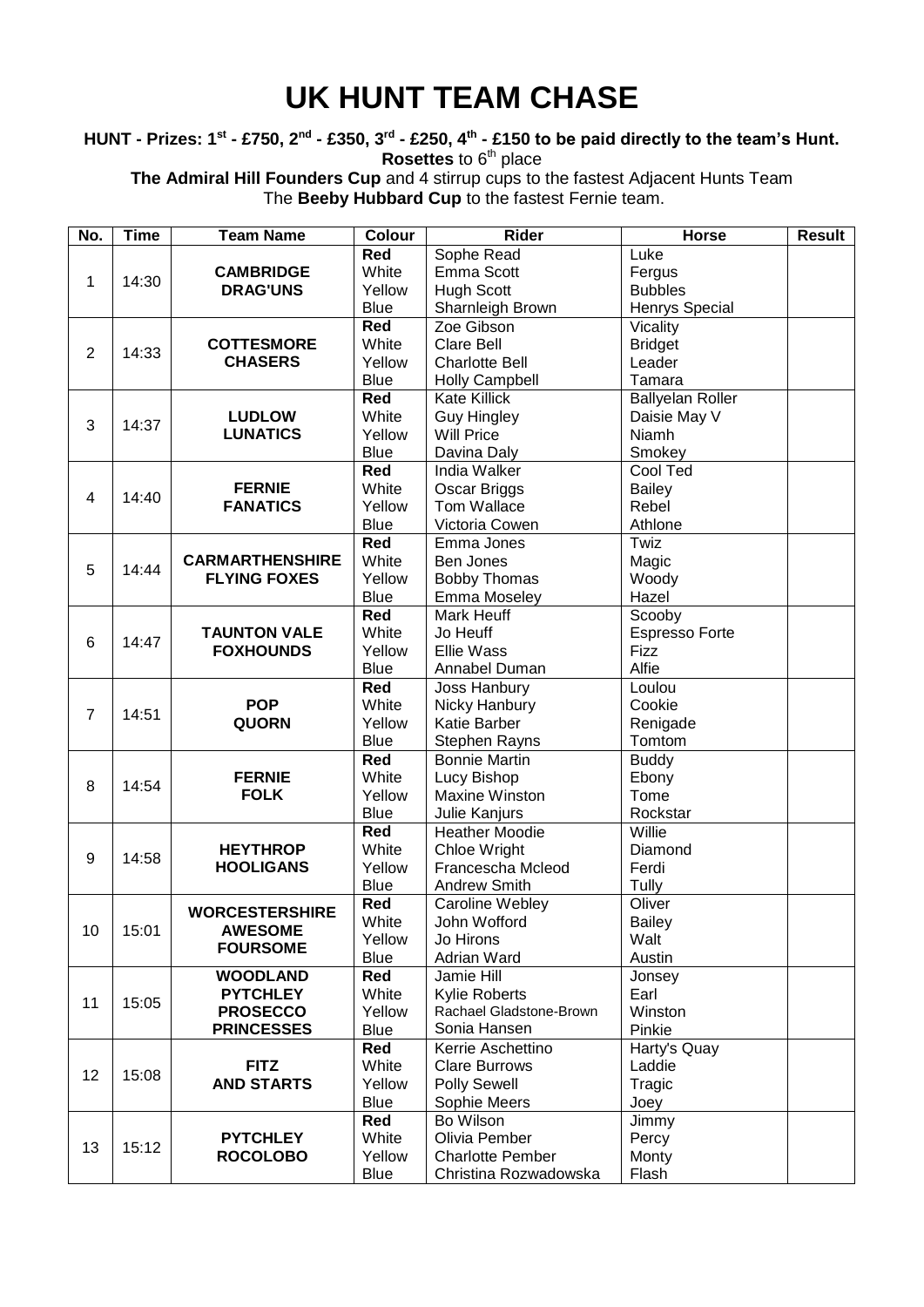| 14 | 15:15 | <b>THE FARMERS</b><br><b>BLOODHOUNDS</b> | Red<br>White<br>Yellow<br>Blue        | Anna Hall<br><b>Elaine Colton</b><br><b>Siggy Barnes</b><br>Bryan Allen | Jack<br>Eric<br>Whisky Mac V<br><b>Bewleys Guest</b> |
|----|-------|------------------------------------------|---------------------------------------|-------------------------------------------------------------------------|------------------------------------------------------|
| 15 | 15:19 | <b>FERNIE</b><br><b>FOREVER</b>          | Red<br>White<br>Yellow<br><b>Blue</b> | Jamie Grimston<br>Rosie Grimston<br>Tom Wallace<br>Victoria Cowen       | Blaney<br>Kerry<br>Charlie<br>Tango                  |
| 16 | 15:22 | <b>COTTESMORE</b><br><b>RACERS</b>       | Red<br>White<br>Yellow<br><b>Blue</b> | Zoe Gibson<br>Rachel Finnegan<br>Will Bell<br>Ollie Finnegan            | Jaffa<br>Morph<br>Ruby                               |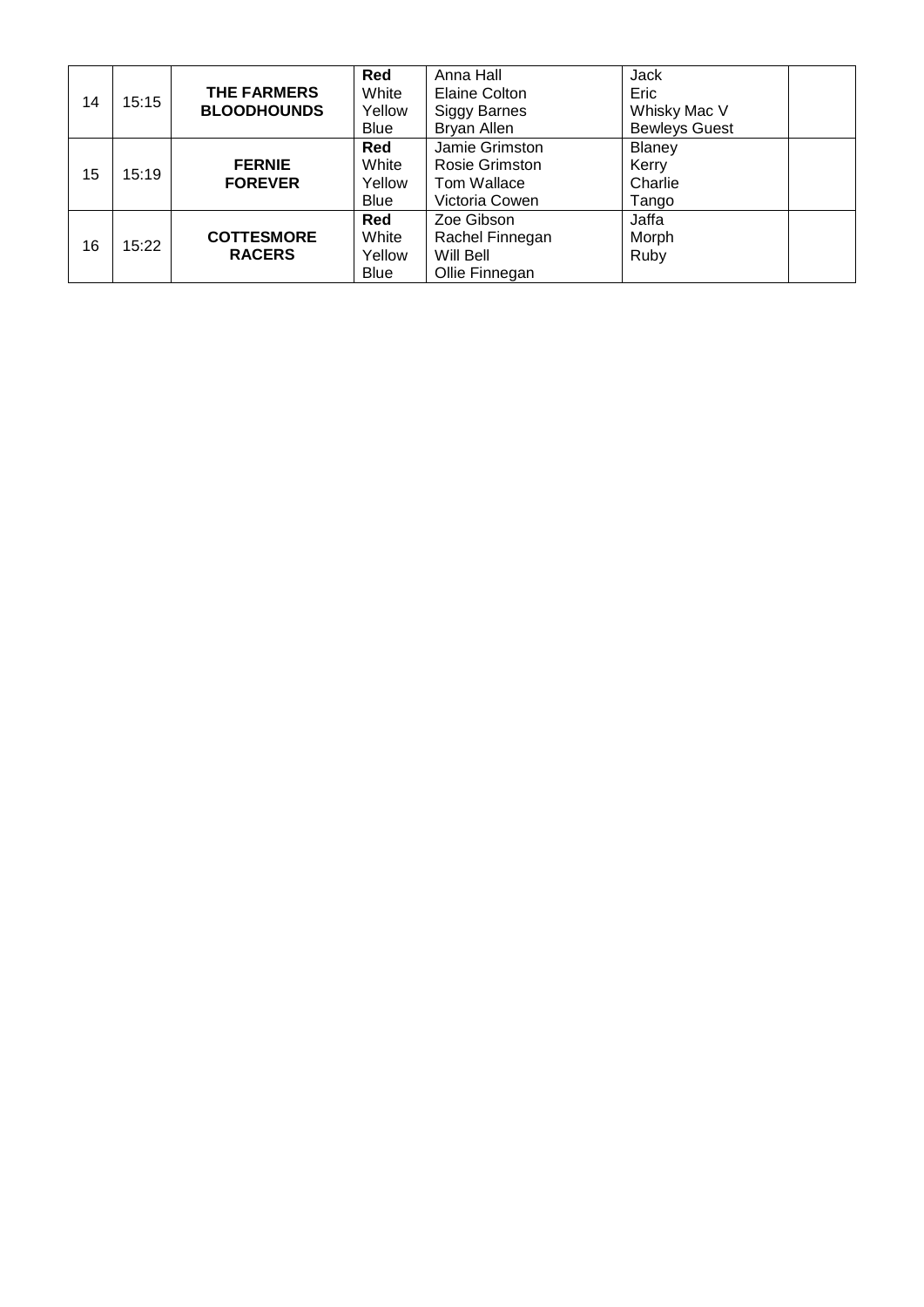

# **ROR FERNIE INTERMEDIATE**



#### INTERMEDIATE – Prizes: 1<sup>st</sup> - £200, 2<sup>nd</sup> - £120, 3<sup>rd</sup> - £100, 4<sup>th</sup> - £80, 5<sup>th</sup> - £60, 4<sup>th</sup> - £50

Rosettes to  $6<sup>th</sup>$  place overall.

The **Fernie Cup** to the overall winning team

**Voucher prizes-in-kind**, donated by the **Retraining of Racehorses**, to all competitors riding a RoR registered horse running under its former racing name, subject to the team successfully registering a time in the competition.

| No. | <b>Time</b> | <b>Team Name</b>         | <b>Colour</b> | Rider                     | <b>Horse</b>               | <b>Result</b> |
|-----|-------------|--------------------------|---------------|---------------------------|----------------------------|---------------|
|     |             |                          | Red           | Andrew Shaw               | Freddie                    |               |
|     |             | <b>SAUCY</b>             | White         | Julia Phillips            |                            |               |
| 21  | 15:40       | <b>WORCESTERS</b>        | Yellow        | <b>Henry Phillips</b>     |                            |               |
|     |             |                          | <b>Blue</b>   |                           |                            |               |
|     |             |                          | <b>Red</b>    | Hannah Walker             | <b>Brave Buck</b>          |               |
|     |             |                          | White         | Elizabeth Walker          |                            |               |
| 22  | 15:43       | <b>NAGS ON TOUR</b>      |               |                           | Another Job (ROR)          |               |
|     |             |                          | Yellow        | <b>Annabel Tuinberrow</b> | Nora                       |               |
|     |             |                          | <b>Blue</b>   |                           |                            |               |
|     |             |                          | Red           | Simon Coady               | Lazzaz (ROR)               |               |
| 23  | 15:47       | <b>THE</b>               | White         | Lizelle Terblanche        | Enlightenment (ROR)        |               |
|     |             | <b>ETERNAL OPTIMISTS</b> | Yellow        | Ed Chamberlain            | <b>Chapmans Peak</b>       |               |
|     |             |                          | <b>Blue</b>   | Jake Launchbury           | Kilbeggan Blade (ROR)      |               |
|     |             |                          | Red           | <b>Billie Fobbenter</b>   | Atilla                     |               |
|     |             | <b>WAVENEY IN FIGHT</b>  | White         | Ben Wardle                |                            |               |
| 24  | 15:50       | <b>ENTERTAINMEMT</b>     | Yellow        | Emma Lee Freith           | TD                         |               |
|     |             |                          | <b>Blue</b>   |                           |                            |               |
|     |             |                          | <b>Red</b>    | <b>Tessa Halsall</b>      | Hawksbay                   |               |
|     |             |                          | White         | <b>Rachel Cawley</b>      | King Louis III (ROR)       |               |
| 25  | 15:54       | <b>THE IMPROBABLES</b>   | Yellow        | Karla Parsons             | Solo                       |               |
|     |             |                          | <b>Blue</b>   | Sophie Mathew             | Kitkat                     |               |
|     |             |                          | <b>Red</b>    |                           |                            |               |
|     |             |                          |               | <b>Margaret Hopkins</b>   | Playboy                    |               |
| 26  | 15:57       | <b>PIXLEY POPPERS</b>    | White         | Stephanie Hunter          | Harley                     |               |
|     |             | <b>POSSE</b>             | Yellow        | Anna Biro                 | Ed                         |               |
|     |             |                          | <b>Blue</b>   |                           | Cant Be Late               |               |
|     |             |                          | Red           | Sara Holmes               | Alan                       |               |
| 27  | 16:01       | <b>HOPE &amp; GLORY</b>  | White         | <b>Helen Millward</b>     | Chadford (ROR)             |               |
|     |             |                          | Yellow        | Max Chenery               | Dikanta (ROR)              |               |
|     |             |                          | <b>Blue</b>   | <b>Kate Chenery</b>       | Tom                        |               |
|     |             |                          | Red           | <b>Claire Pendleton</b>   | Whisper                    |               |
| 28  | 16:04       | <b>COURT FLYERS</b>      | White         | Becky Goodenough          | Beat The Boys              |               |
|     |             |                          | Yellow        | Marc Bayliss              | Grace                      |               |
|     |             |                          | <b>Blue</b>   | Ashleigh Roberts          | Lordy                      |               |
|     |             |                          | <b>Red</b>    | Wizz Leyland              | Captain                    |               |
|     |             |                          | White         | <b>Bec Hewitt</b>         | <b>Prince Earl</b>         |               |
| 29  | 16:08       | YOUR PACE OR MINE        | Yellow        | Megan Quinlan             | Benefit Evening (ROR)      |               |
|     |             |                          | <b>Blue</b>   |                           |                            |               |
|     |             |                          | Red           | Jo Geddes                 | Willy                      |               |
|     |             | <b>EQUIBOODLER</b>       | White         | Gi Webb                   | Sooty                      |               |
| 30  | 16:11       | <b>BABIES</b>            | Yellow        | <b>Steph Targett</b>      | <b>Betty</b>               |               |
|     |             |                          | <b>Blue</b>   |                           |                            |               |
|     |             |                          | Red           | <b>Julia Hall</b>         |                            |               |
|     |             |                          |               |                           | Lake Street Tuppence       |               |
| 31  | 16:15       | <b>TEAM GETAWAY</b>      | White         | Suze Tucker               | Dell                       |               |
|     |             |                          | Yellow        | Lizzie Croft              | Mr. Tickles                |               |
|     |             |                          | Blue          | Sarah Meredith            | Ted                        |               |
|     |             |                          | Red           | <b>Jodie Stokes</b>       | <b>Unbelievable Spring</b> |               |
|     |             |                          | White         | Lucy Tolley               | Dream                      |               |
| 32  | 16:18       | <b>WHITEWALL RACERS</b>  | Yellow        | Lawrence Gill             | <b>Bellas Choice</b>       |               |
|     |             |                          | <b>Blue</b>   | Jubilee Joyce Lorne       | Juno                       |               |
|     |             |                          |               |                           | Ringo                      |               |
|     |             |                          | Red           | <b>Richard Greer</b>      | <b>Battle Of Troy</b>      |               |
|     |             | <b>SNAFFLES ORANGE</b>   | White         | Kelly Higgins             | <b>Blazing Gun</b>         |               |
| 33  | 16:22       | <b>IS THE NEW BLACK</b>  | Yellow        | <b>Lisette Davis</b>      | Taz                        |               |
|     |             |                          | Blue          | Amber Bradshaw            | <b>Bailey</b>              |               |